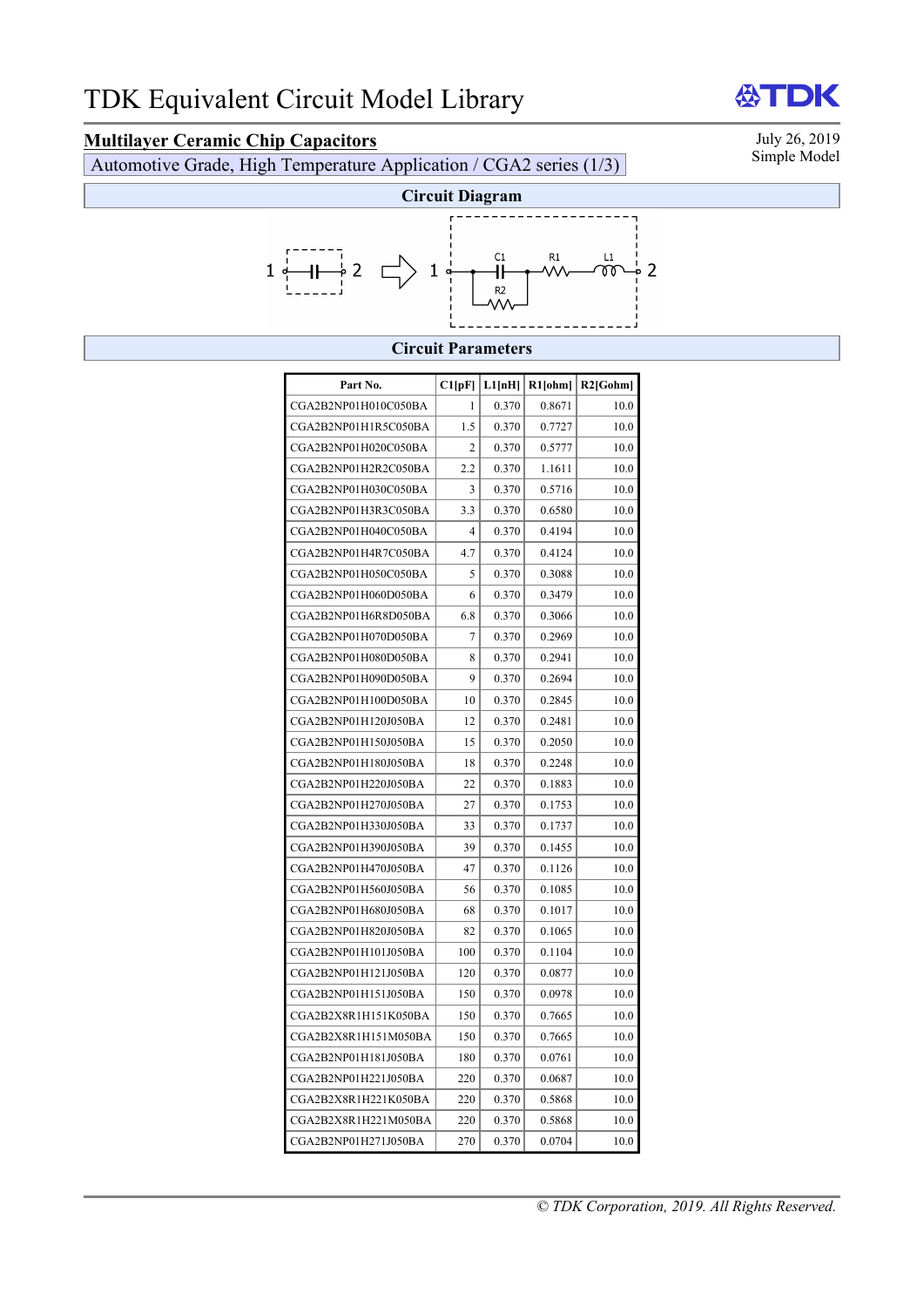**Multilayer Ceramic Chip Capacitors**<br>Automotive Grade High Temperature Application / CGA2 series (2/3) Simple Model Automotive Grade, High Temperature Application / CGA2 series (2/3)



### **Circuit Parameters**

| Part No.             | C1[pF] | L1[nH] | $R1$ [ohm] | $R2$ [Gohm] |
|----------------------|--------|--------|------------|-------------|
|                      |        |        |            |             |
| CGA2B2NP01H331J050BA | 330    | 0.370  | 0.0667     | 10.0        |
| CGA2B2X8R1H331K050BA | 330    | 0.370  | 0.3975     | 10.0        |
| CGA2B2X8R1H331M050BA | 330    | 0.370  | 0.3975     | 10.0        |
| CGA2B2NP01H391J050BA | 390    | 0.370  | 0.0540     | 10.0        |
| CGA2B2NP01H471J050BA | 470    | 0.370  | 0.0506     | 10.0        |
| CGA2B2X8R1H471K050BA | 470    | 0.370  | 0.3001     | 10.0        |
| CGA2B2X8R1H471M050BA | 470    | 0.370  | 0.3001     | 10.0        |
| CGA2B2NP01H561J050BA | 560    | 0.370  | 0.0643     | 10.0        |
| CGA2B2NP01H681J050BA | 680    | 0.370  | 0.0561     | 10.0        |
| CGA2B2X8R1H681K050BA | 680    | 0.370  | 0.2867     | 10.0        |
| CGA2B2X8R1H681M050BA | 680    | 0.370  | 0.2867     | 10.0        |
| CGA2B2NP01H821J050BA | 820    | 0.370  | 0.0475     | 10.0        |
| CGA2B2NP01H102J050BA | 1,000  | 0.370  | 0.0408     | 10.0        |
| CGA2B2X8R1H102K050BA | 1,000  | 0.370  | 0.2202     | 10.0        |
| CGA2B2X8R1H102M050BA | 1,000  | 0.370  | 0.2202     | 10.0        |
| CGA2B2X8R1H152K050BA | 1,500  | 0.370  | 0.1596     | 10.0        |
| CGA2B2X8R1H152M050BA | 1,500  | 0.370  | 0.1596     | 10.0        |
| CGA2B2X8R1H222K050BA | 2,200  | 0.370  | 0.1680     | 10.0        |
| CGA2B2X8R1H222M050BA | 2,200  | 0.370  | 0.1680     | 10.0        |
| CGA2B3X8R2A332K050BB | 3,300  | 0.370  | 0.1049     | 10.0        |
| CGA2B3X8R2A332M050BB | 3,300  | 0.370  | 0.1049     | 10.0        |
| CGA2B2X8R1H332K050BA | 3,300  | 0.370  | 0.1053     | 10.0        |
| CGA2B2X8R1H332M050BA | 3,300  | 0.370  | 0.1053     | 10.0        |
| CGA2B2X8R1H472K050BA | 4,700  | 0.370  | 0.0869     | 10.0        |
| CGA2B2X8R1H472M050BA | 4,700  | 0.370  | 0.0869     | 10.0        |
| CGA2B3X8R1H682K050BB | 6,800  | 0.370  | 0.0675     | 10.0        |
| CGA2B3X8R1H682M050BB | 6,800  | 0.370  | 0.0675     | 10.0        |
| CGA2B2X8R1E682K050BA | 6,800  | 0.370  | 0.0715     | 10.0        |
| CGA2B2X8R1E682M050BA | 6,800  | 0.370  | 0.0715     | 10.0        |
| CGA2B3X8R1H103K050BB | 10,000 | 0.370  | 0.1142     | 10.0        |
| CGA2B3X8R1H103M050BB | 10,000 | 0.370  | 0.1142     | 10.0        |
| CGA2B2X8R1E103K050BA | 10,000 | 0.370  | 0.0562     | 10.0        |
| CGA2B2X8R1E103M050BA | 10,000 | 0.370  | 0.0562     | 10.0        |
| CGA2B3X8R1E153K050BB | 15,000 | 0.370  | 0.0486     | 10.0        |
| CGA2B3X8R1E153M050BB | 15,000 | 0.370  | 0.0486     | 10.0        |
| CGA2B3X8R1E223K050BB | 22,000 | 0.370  | 0.0360     | 10.0        |